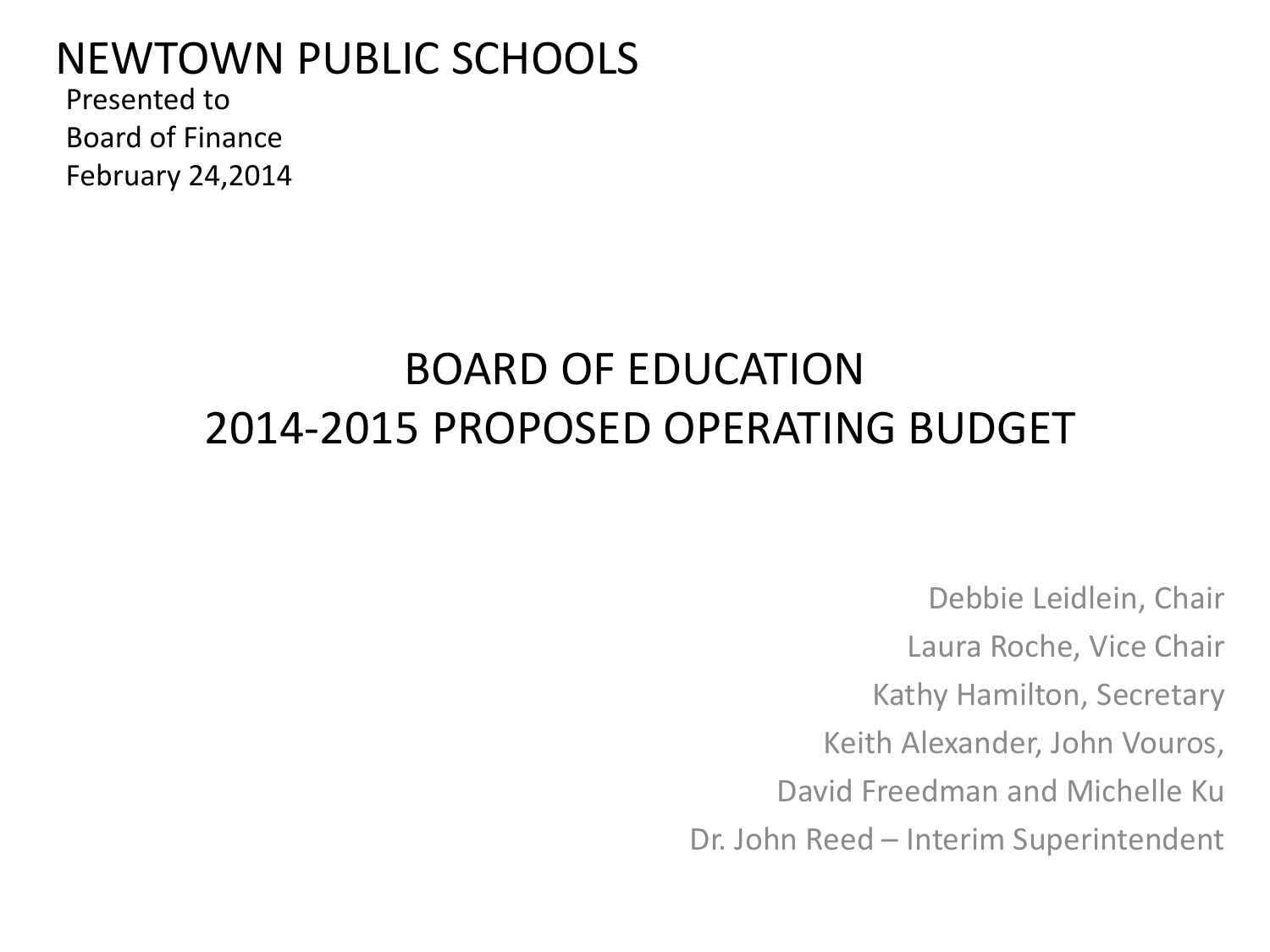## **BOARD OF EDUCATION BUDGET GOALS FOR 2014-15**

**The Newtown Board of Education has identified the following goals that are supported by the BOE 2014-15 budget:** 

- Meet student and staff needs resulting from the events of December 14, 2012
- Support the Newtown High School preparation for 2015-16 NEASC accreditation
- Provide an educational infrastructure to support the (a) maintenance of existing and expanding technology requirements (including Bring Your Own Device) (b) mandated implementation and assessment of new CT standards (Common Core State Standards) (c) implementation of recommended security measures (d) mandated educator evaluation plans
- Implement all activities listed in the Newtown Public Schools Coherence Plan
- Plan for future needs of the Newtown Public School system
- Investigate the possible collaboration with municipal government to look for ways to provide better efficiencies and more transparent operations in administrative overhead areas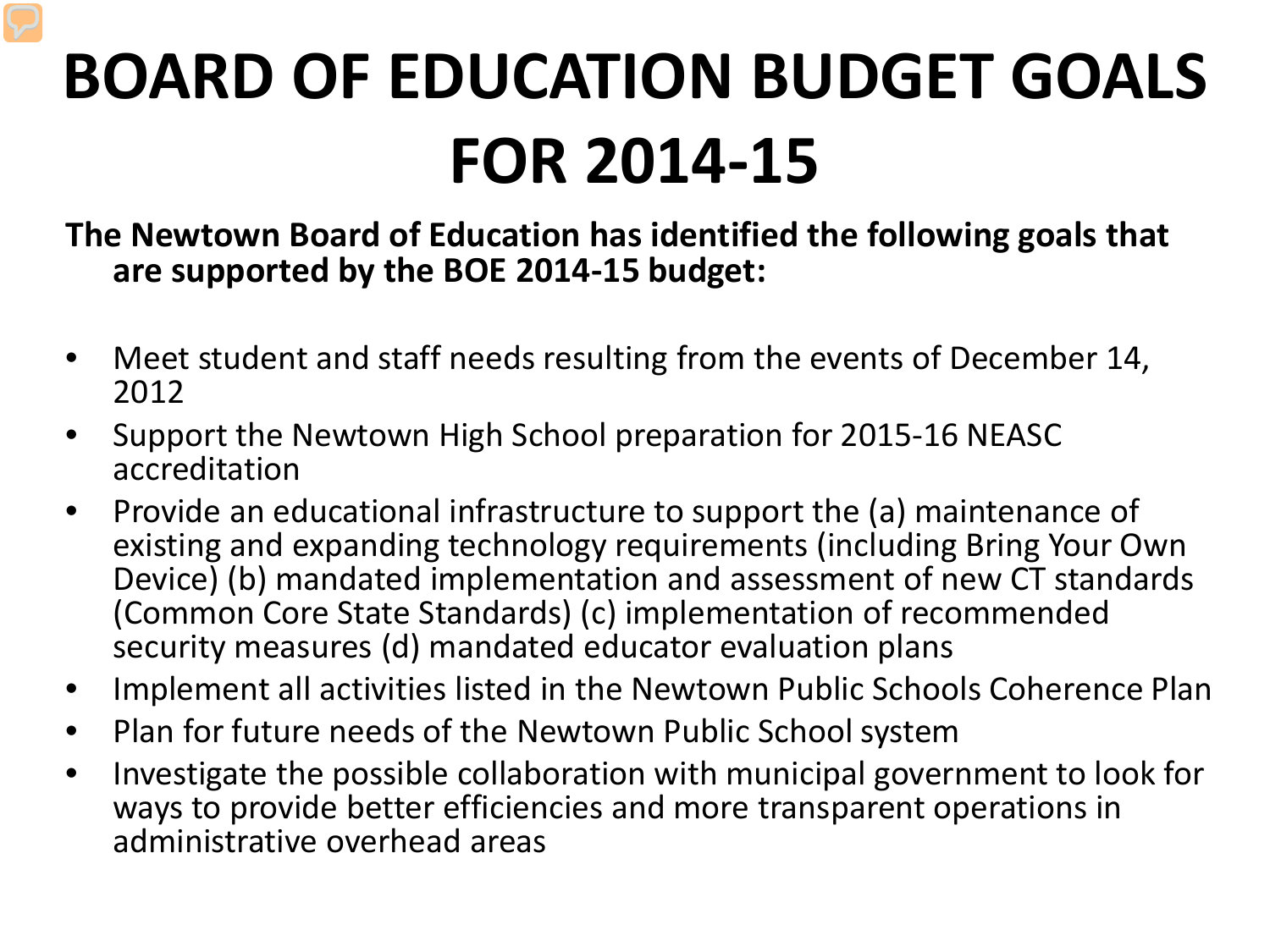# Components of \$0 Requested Budget Change



**Change from 2013/14 Budget in \$**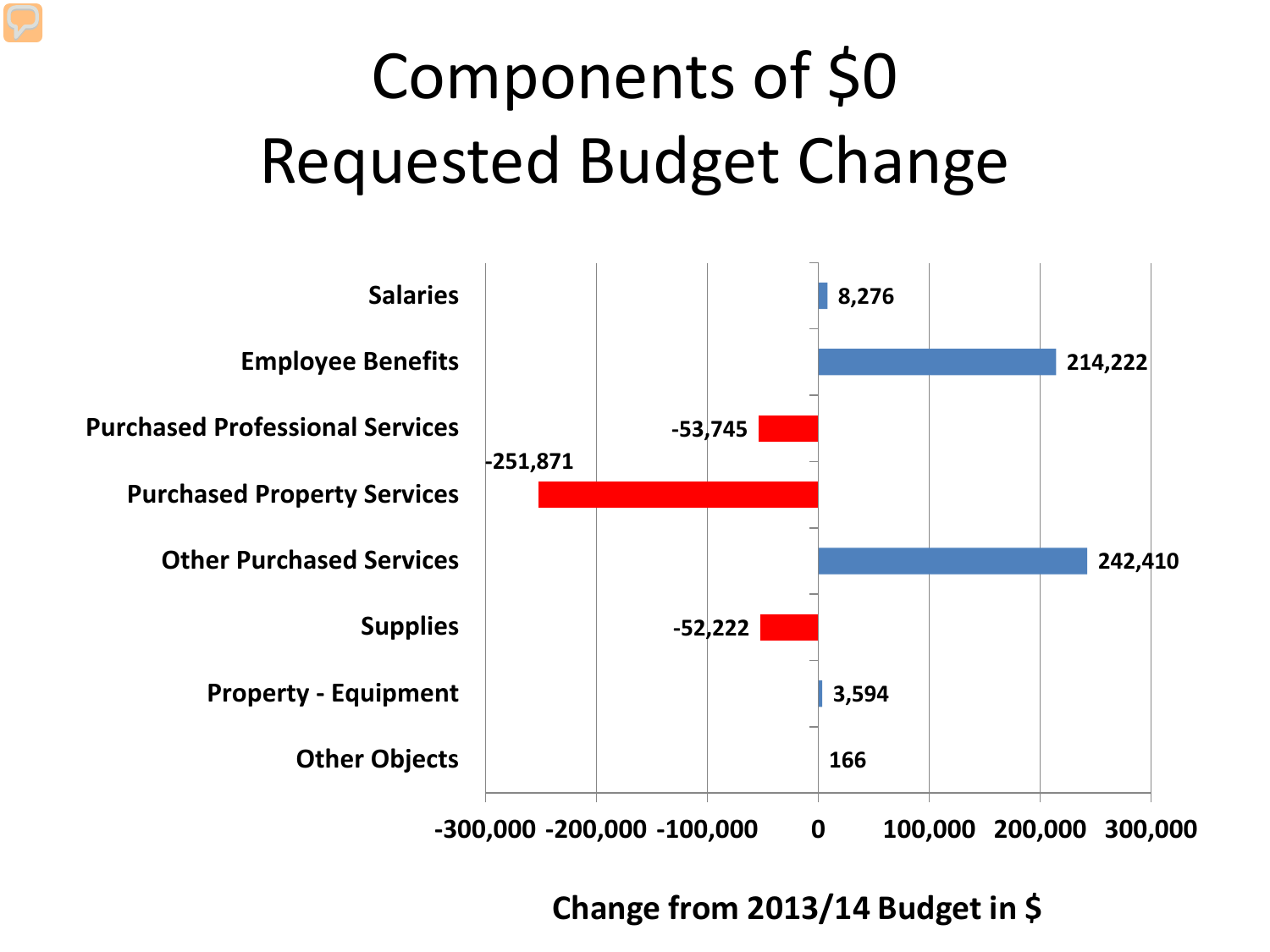# Major Drivers of the Budget

- Salaries
	- The total net increase in salaries after staff reduction is \$8,276
- Employee Benefits
	- The recommended contribution increase to maintain a stable fund balance is 3.2% or \$245,858. The total overall increase to employee benefits is \$214,222.
- Other Purchased Services
	- Total increase is \$242,410 due to increase in the following
		- Contracted services-\$64,505 donations last year lowered this amount
		- Transportation services-\$155,611 increase \$44,000 is for basic contract
		- Out of district tuition increased by \$26,532
- Property and Equipment
	- Total increase is \$3,594 and includes \$53,341 for technology equipment.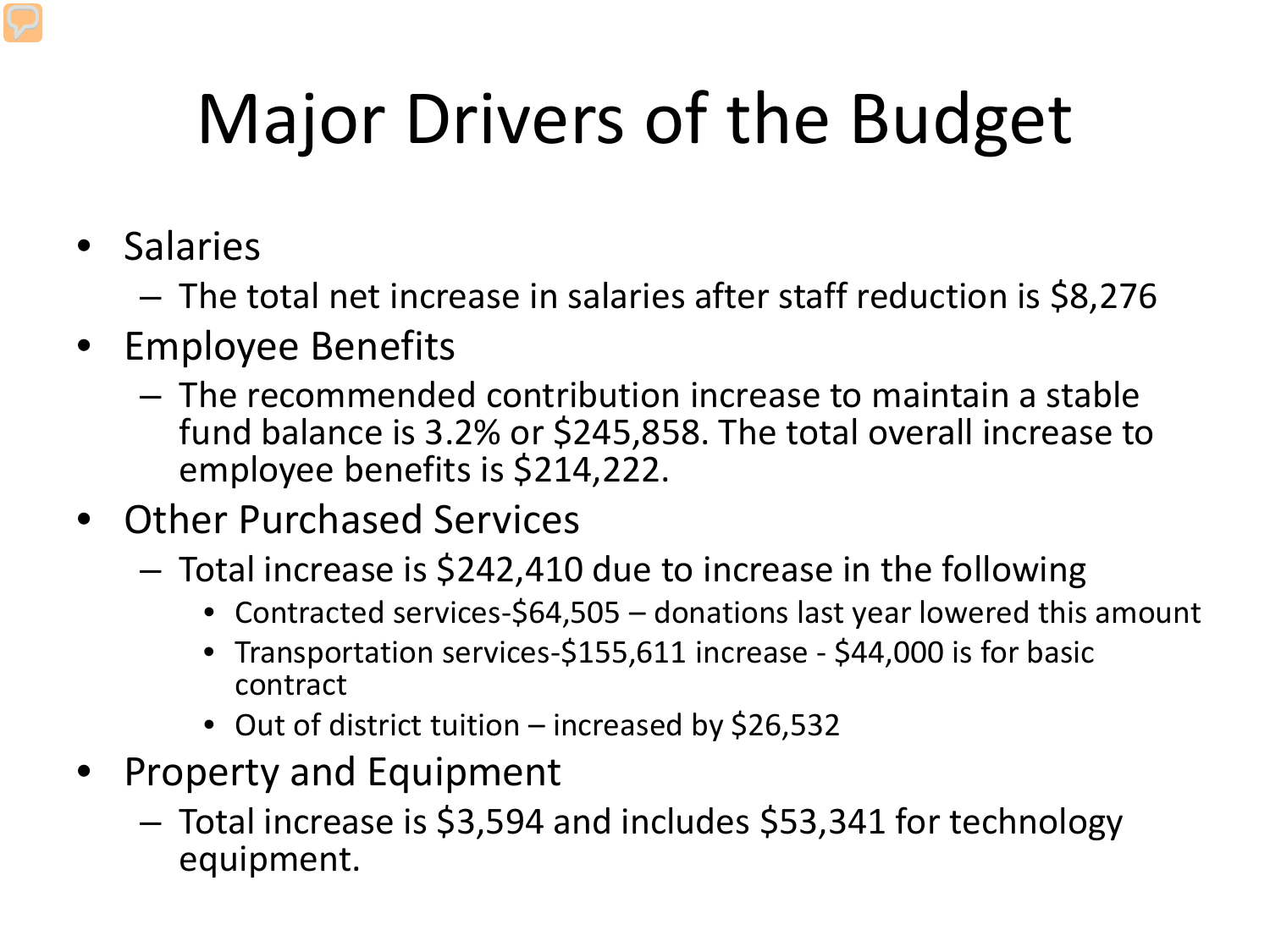### Proposed 2014-2015 Operating Budget Summary

| <b>Budget Objects</b>                            | 2013 - 2014 | 2014 - 2015 | <b>YR to YR</b> | <b>YR to YR</b><br>% difference |
|--------------------------------------------------|-------------|-------------|-----------------|---------------------------------|
| <b>Salaries</b>                                  | 44,957,426  | 44,965,702  | 8,276           | 0.02%                           |
| <b>Employee Benefits</b>                         | 10,675,831  | 10,908,053  | 214,222         | 2.01%                           |
| <b>Purchased Professional</b><br><b>Services</b> | 919,317     | 865,572     | (53, 745)       | $-5.85%$                        |
| <b>Purchased Property Services</b>               | 2,393,290   | 2,141,419   | (251, 871)      | $-10.52%$                       |
| <b>Other Purchased Services</b>                  | 6,948,187   | 7,190,597   | 242,410         | 3.49%                           |
| <b>Supplies</b>                                  | 4,560,315   | 4,508,093   | (52, 222)       | $-1.15%$                        |
| Property - Equipment                             | 515,748     | 519,342     | 3,594           | 0.70%                           |
| <b>Other Objects</b>                             | 75,190      | 75,356      | 166             | 0.22%                           |
| Total                                            | 71,045,304  | 71,156,134  | 110,830         | 0.16%                           |
| <b>Unspecified Reduction - TBD</b>               |             | (110, 830)  | (110, 830)      |                                 |
| <b>Total</b>                                     |             | 71,045,304  | $\Omega$        | 0.00%                           |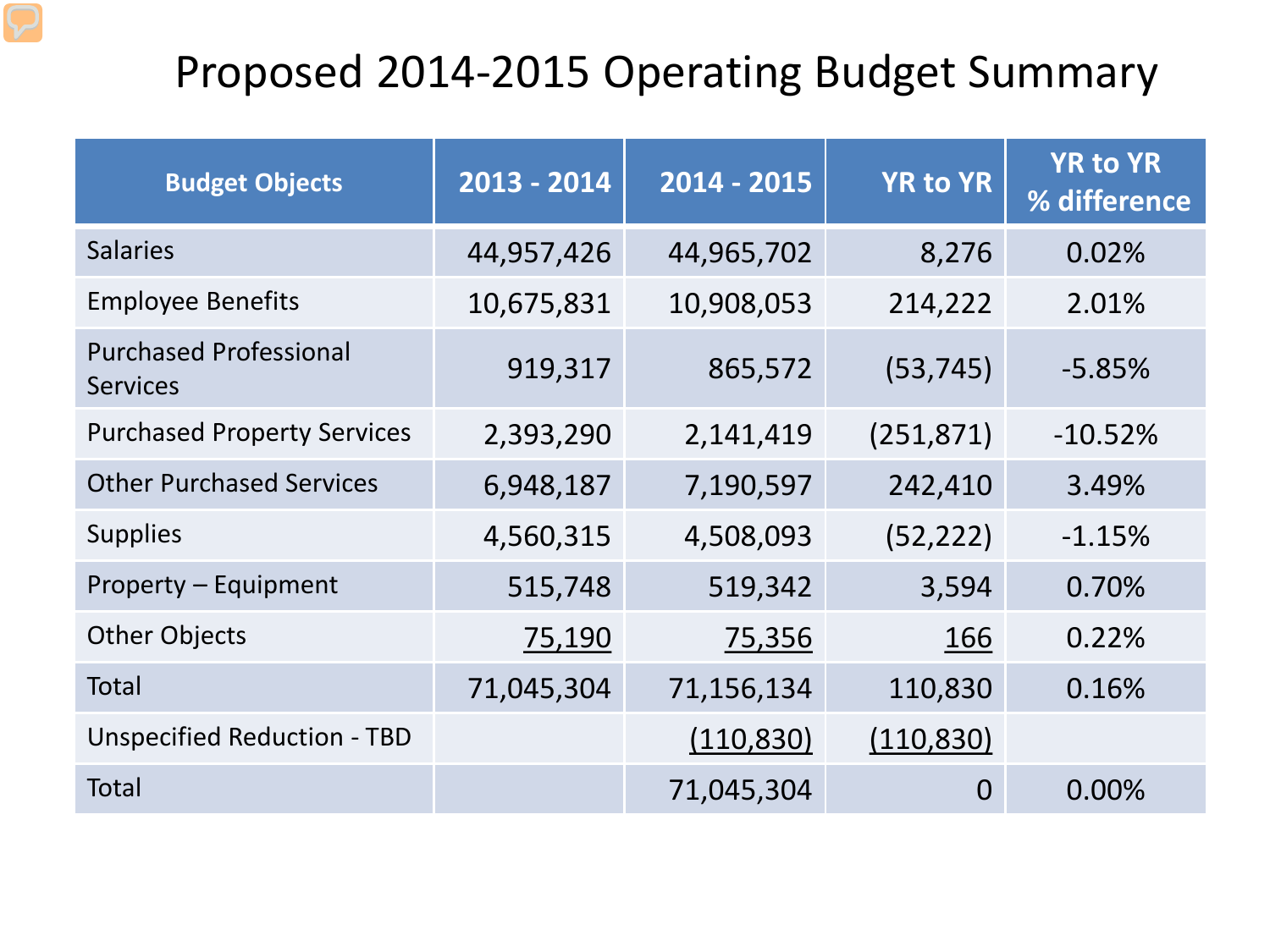### Enrollment Overview

#### District Enrollment 2013/14 total: **4880** 2014/15 projected: **4713**

**-167**







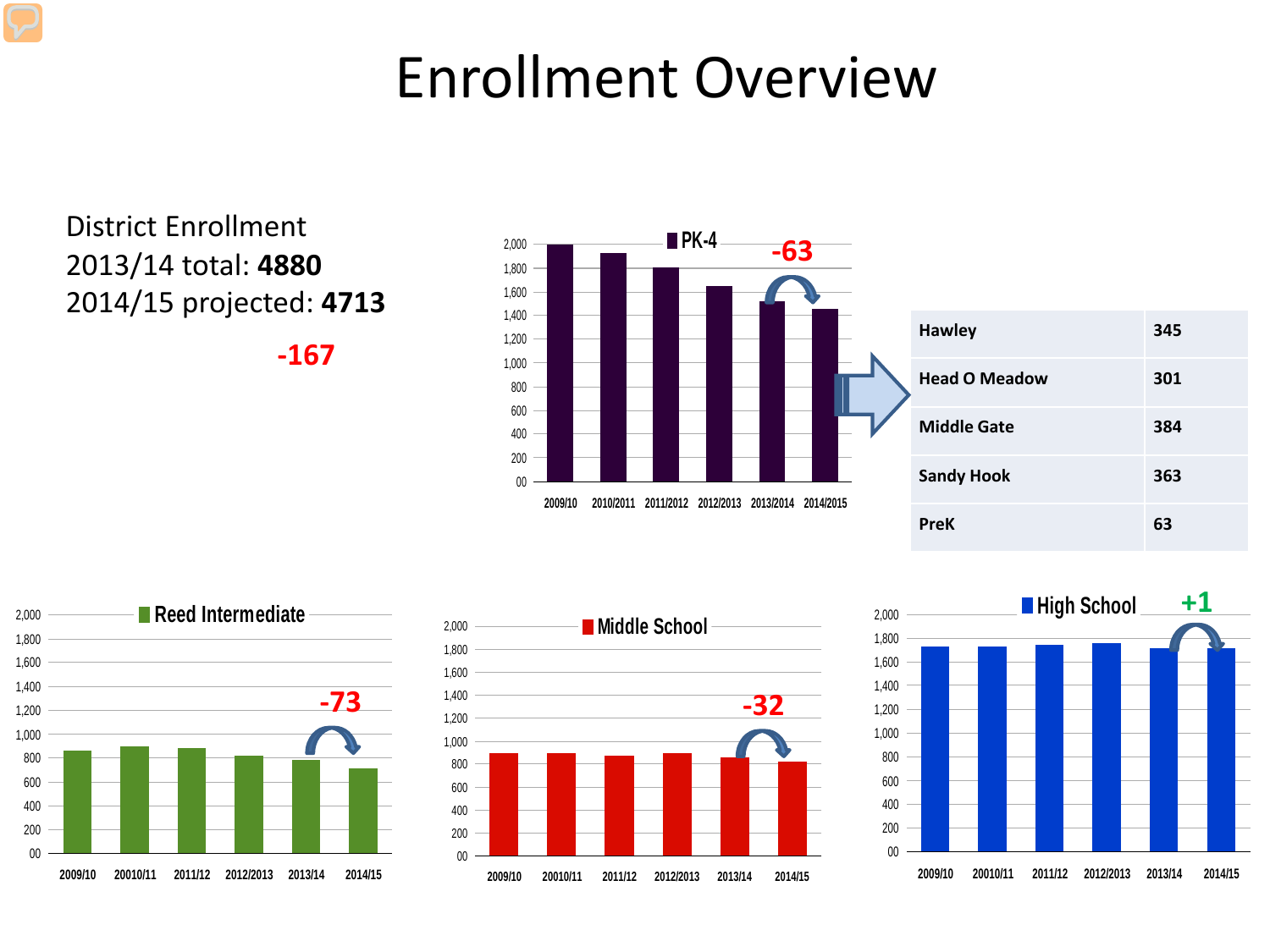#### How will this budget acknowledge the declining enrollment to help lessen the cost drivers of the salaries?

•Work on eliminating positions commenced this past summer

•Reductions for 2014-2015 school year 5 additional elementary teaching positions 3 positions at the Intermediate School 4 cluster teachers at the middle school 1 art position at the high school 2 other teaching positions have been scheduled for elimination - TBD

•Taking into account all of the fractional adjustments, we eliminated 20.13 certified positions . The 2014-2015 budget does not contain the following positions:

3 part time clerical positions (1.35 FTE)

2 custodial positions

•Special education is the only area which has new staffing allotted to it for the coming school year. A full time position at the middle school and a .5 transitional teacher at the high school are necessary to meet our responsibilities. So are the 1.71 job coaching positions which are assigned to the high school and are noncertified positions.

•In summary

 a net reduction of 18.34 certified positions estimated savings reflected in the proposed budget of \$1,221,436. \$325,000 from staff turnover

•Total Savings of approximately \$1,546,000 has been used to offset cost increases.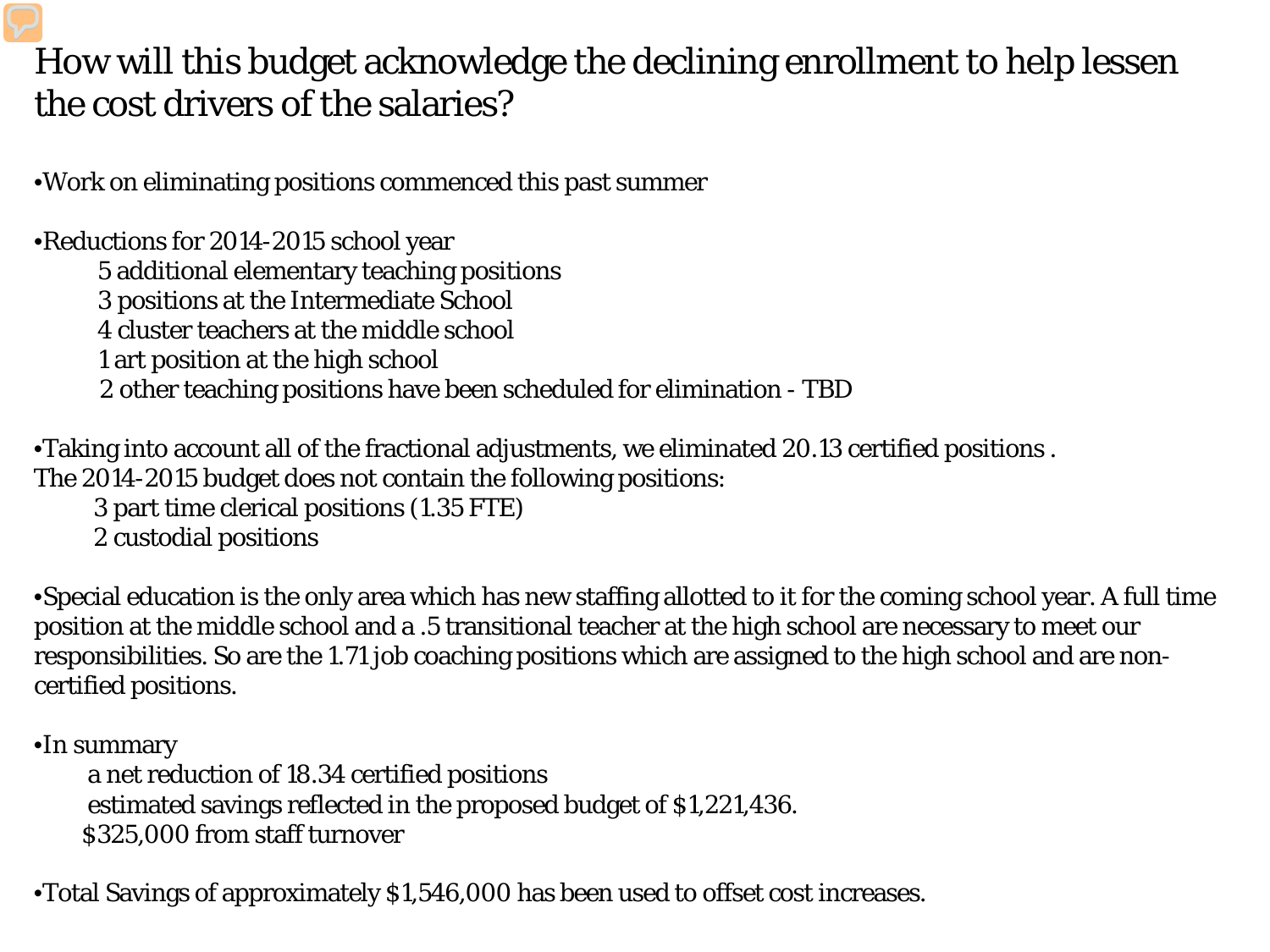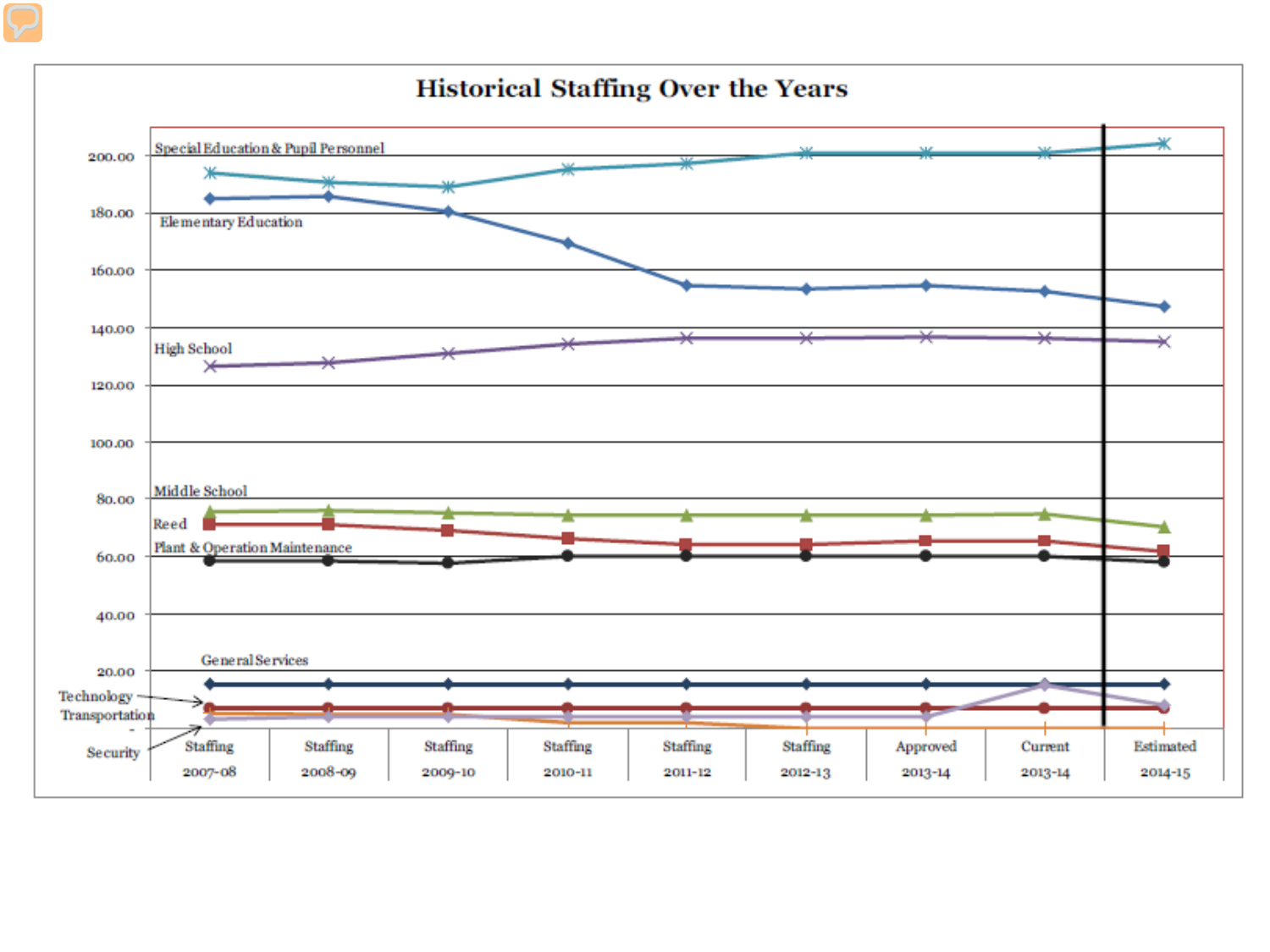## Net Staffing Changes

### **2013-14 Changes to Approved Staffing**

|                               | <b>FTE</b> |            |
|-------------------------------|------------|------------|
| <b>Certified Subtotal</b>     | $-4.35$    | (258, 668) |
| <b>Non-Certified Subtotal</b> | $-1.36$    | (58, 336)  |
| Total                         | $-5.71$    | (317,004)  |

| <b>2014-15 Proposed Changes to Staffing</b> |          |            |  |
|---------------------------------------------|----------|------------|--|
| <b>Certified Subtotal</b>                   | $-13.09$ | (844, 379) |  |
| <b>Non-Certified Subtotal</b>               | $-1.07$  | (60, 053)  |  |
| Total                                       | $-15.06$ | (904, 432) |  |

| 2-Year Total | $-20.77$ | (1, 221, 43) |
|--------------|----------|--------------|
|--------------|----------|--------------|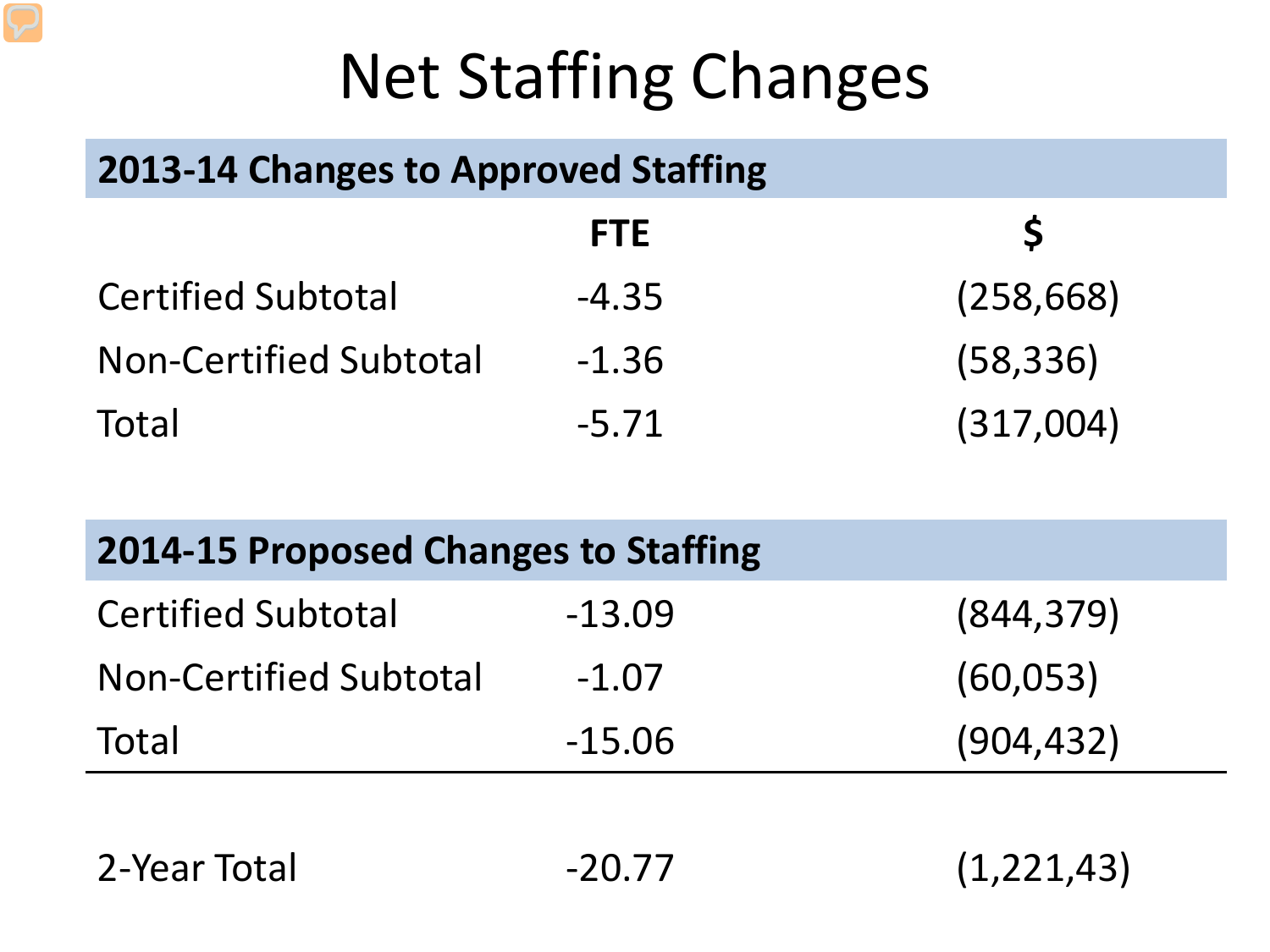## **Enrollment is only part of the equation**

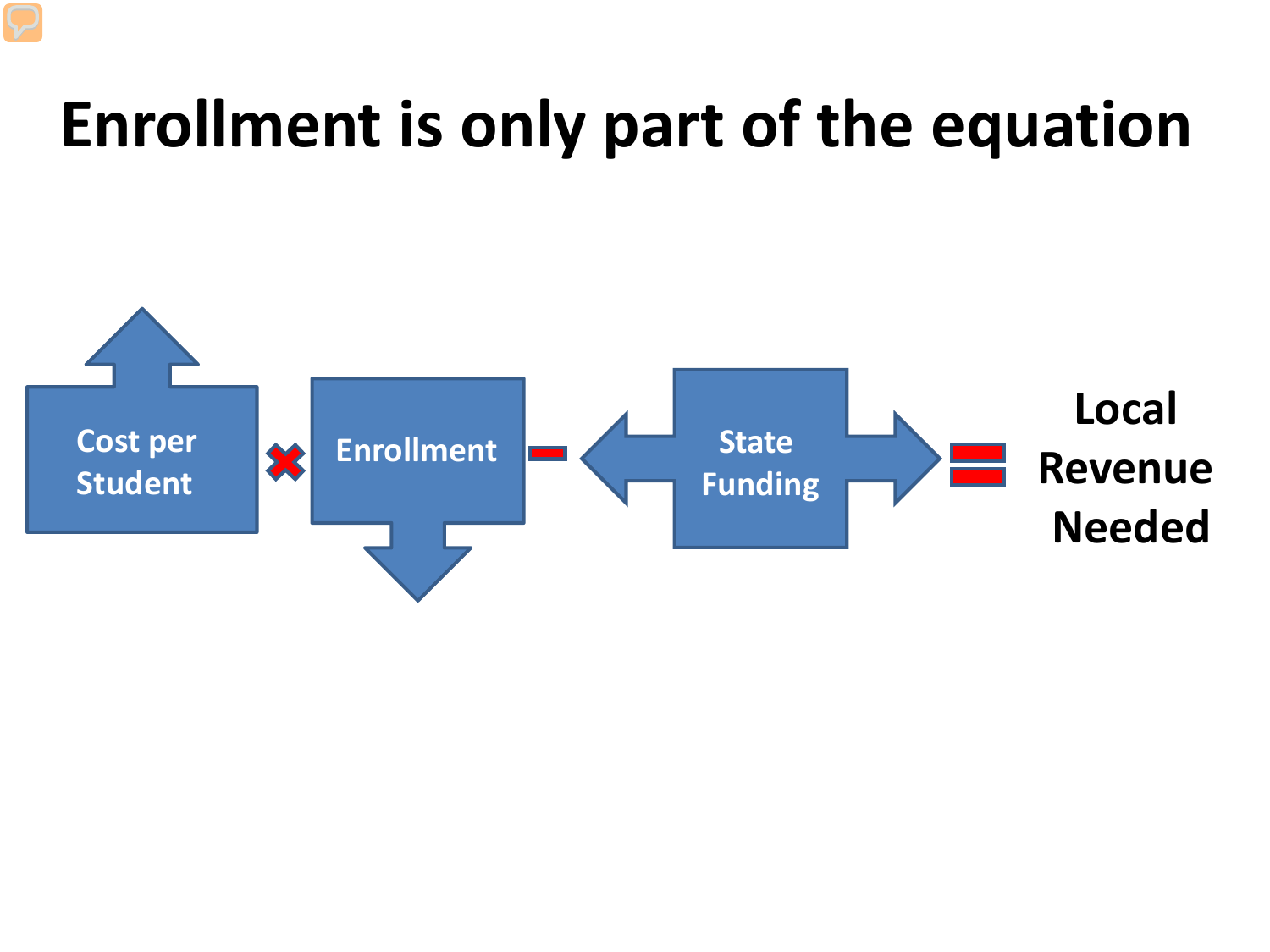## Why is per pupil spending increasing (beyond inflation) throughout Connecticut?

- Special Ed costs which make up 12% of our budget have been increasing
- State mandates have required programs without concomitant funding from the state
	- Graduation requirements
	- Teacher Evaluations
	- New statewide testing
	- Student Success Plans
	- School climate
	- Security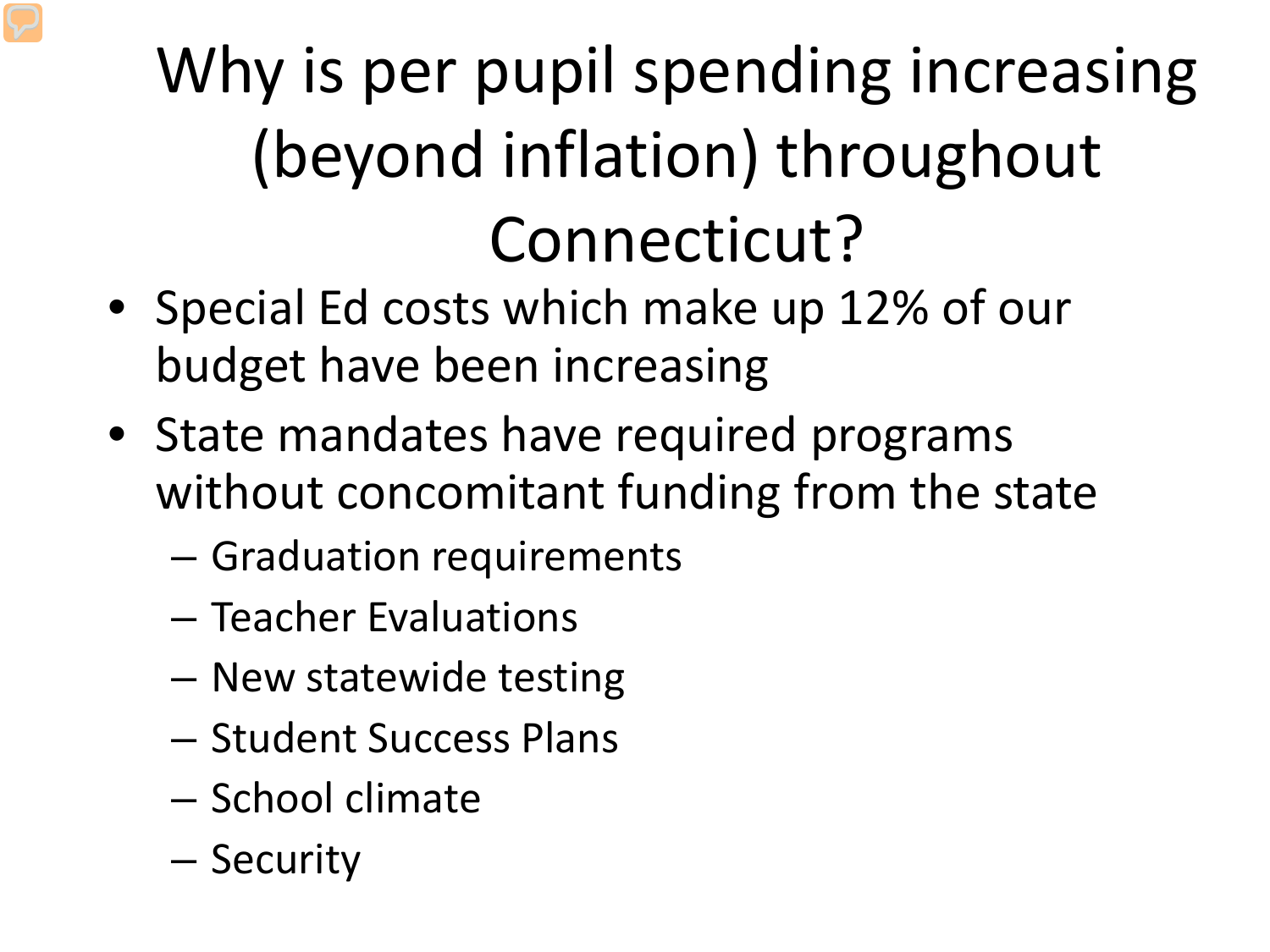### **Newtown Public Schools Revenue Sources**



- The costs in public schools have increased, on average, 3% per year for the last 5 years – or 15%.
- The Educational Cost Sharing Program has maintained level funding.
- Local funding has had to cover the difference between increasing costs and level state funding.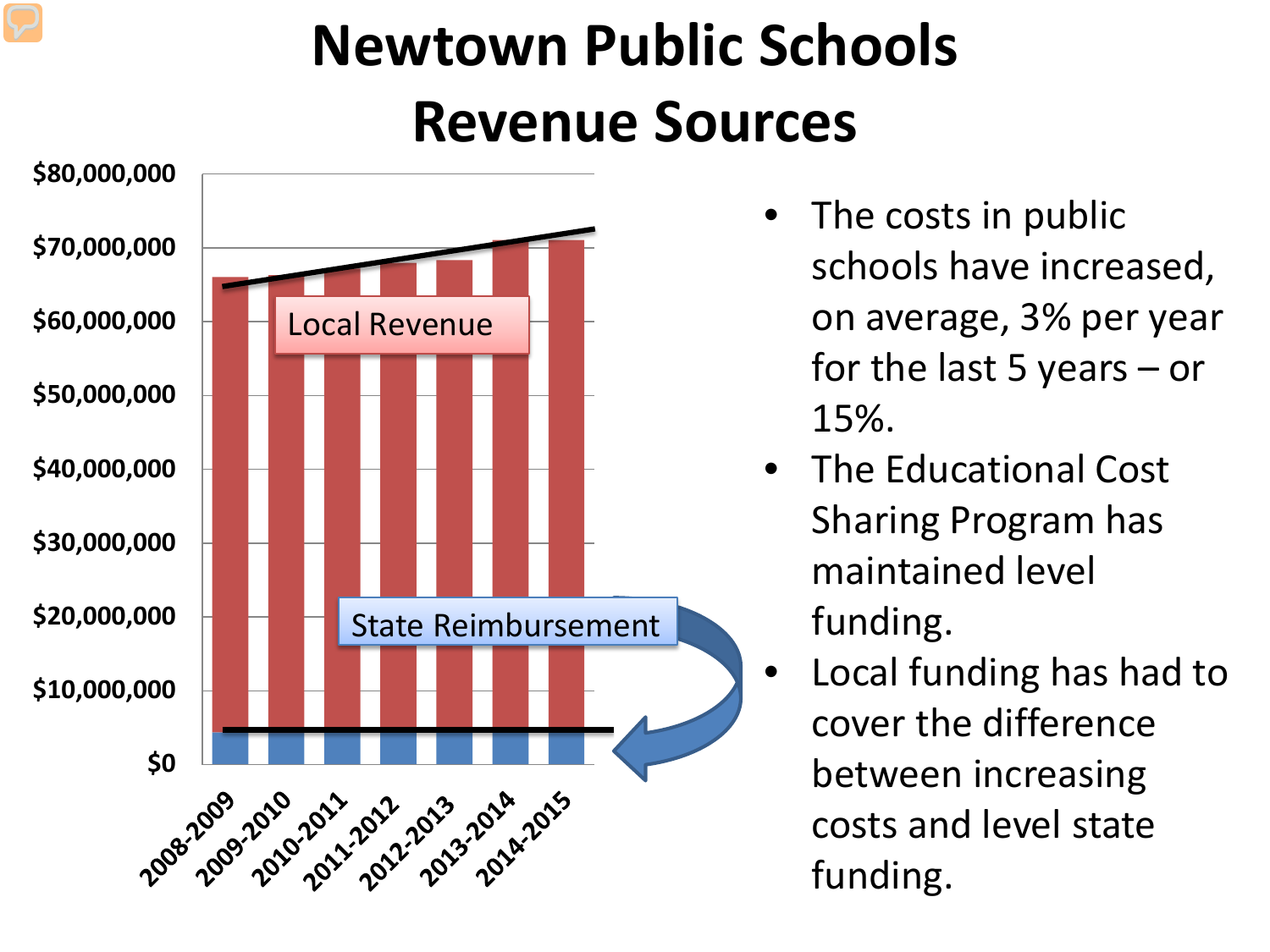### **Administrative Hours Devoted to Professional Development Plan for Teachers**

|                            | Time<br><b>Required per</b><br>event | # events<br>per year |
|----------------------------|--------------------------------------|----------------------|
| <b>Goal Setting</b>        | 1 hr                                 | 1                    |
| Pre-Observation            | 30 min                               | $1 - 2$              |
| <b>Formal Observation</b>  | 45 min                               | $1 - 3$              |
| Post-Observation           | 30 min                               | $1 - 3$              |
| Report Write-up            | 1 hour                               | $1 - 3$              |
| Check-in                   | 30 min                               | $3 - 5$              |
| Mid-year Conference        | 45 min                               | 1                    |
| Mid-year Report            | 45 min                               | 1                    |
| <b>Year-end Conference</b> | 1 <sub>hr</sub>                      | 1                    |
| Summative Report           | 1.5 <sub>hr</sub>                    | 1                    |
| Video                      | 45 min                               | $0 - 1$              |

**Additional Days/Administrator/yr**

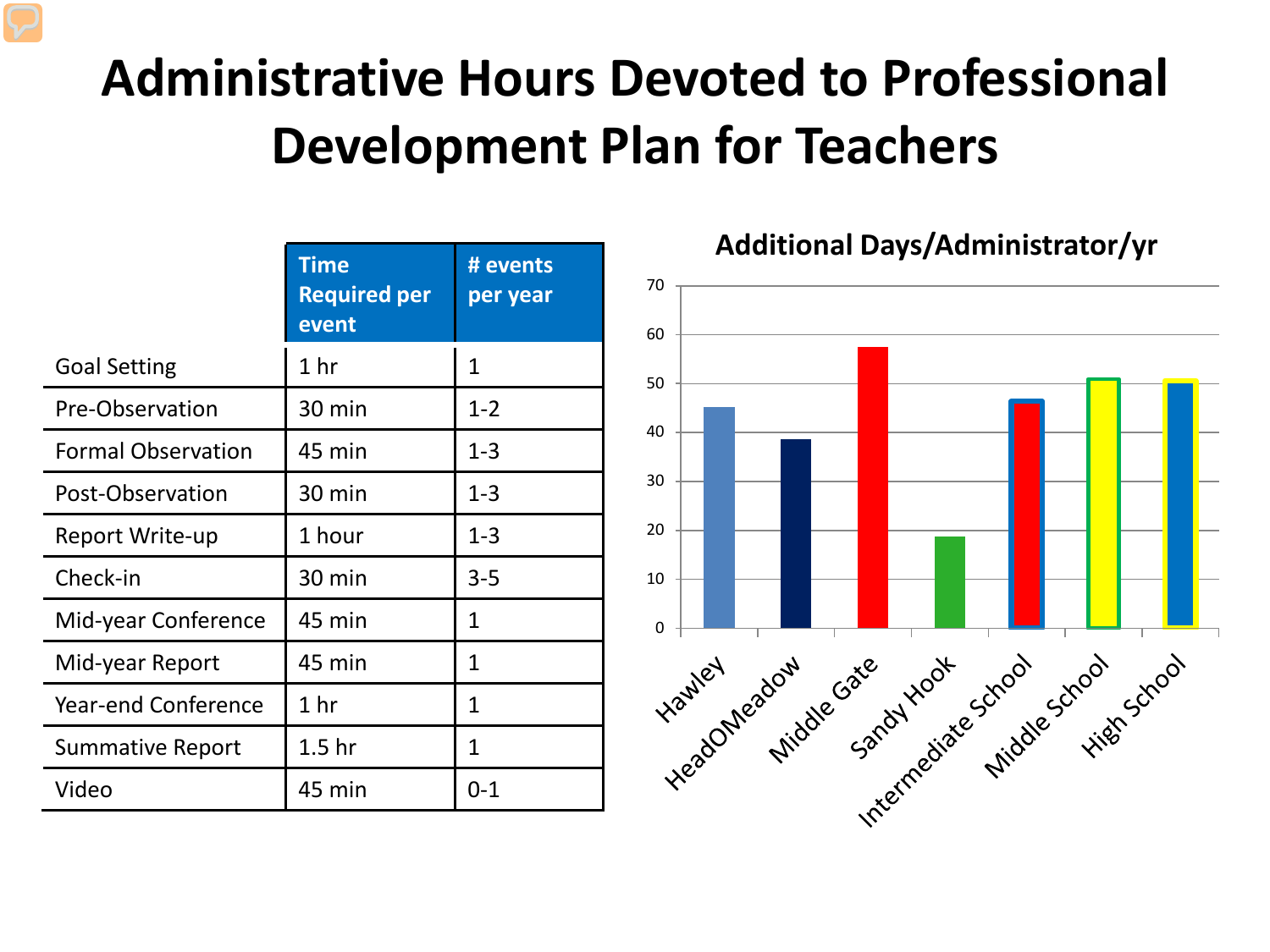## Newtown 5-Year Budget Trends

| <b>Fiscal Year</b> | % Increase Relative to<br><b>Previous Year</b> | U.S. Rate of<br><b>Inflation</b> |
|--------------------|------------------------------------------------|----------------------------------|
| 2010-2011          | 1.33%                                          | 1.63%                            |
| 2011-2012          | 1.16%                                          | 3.20%                            |
| 2012-2013          | 0.57%                                          | 2.10%                            |
| 2013-2014          | 3.63%                                          | 1.55%                            |
| 2014-2015 proposed | 0.00%                                          |                                  |